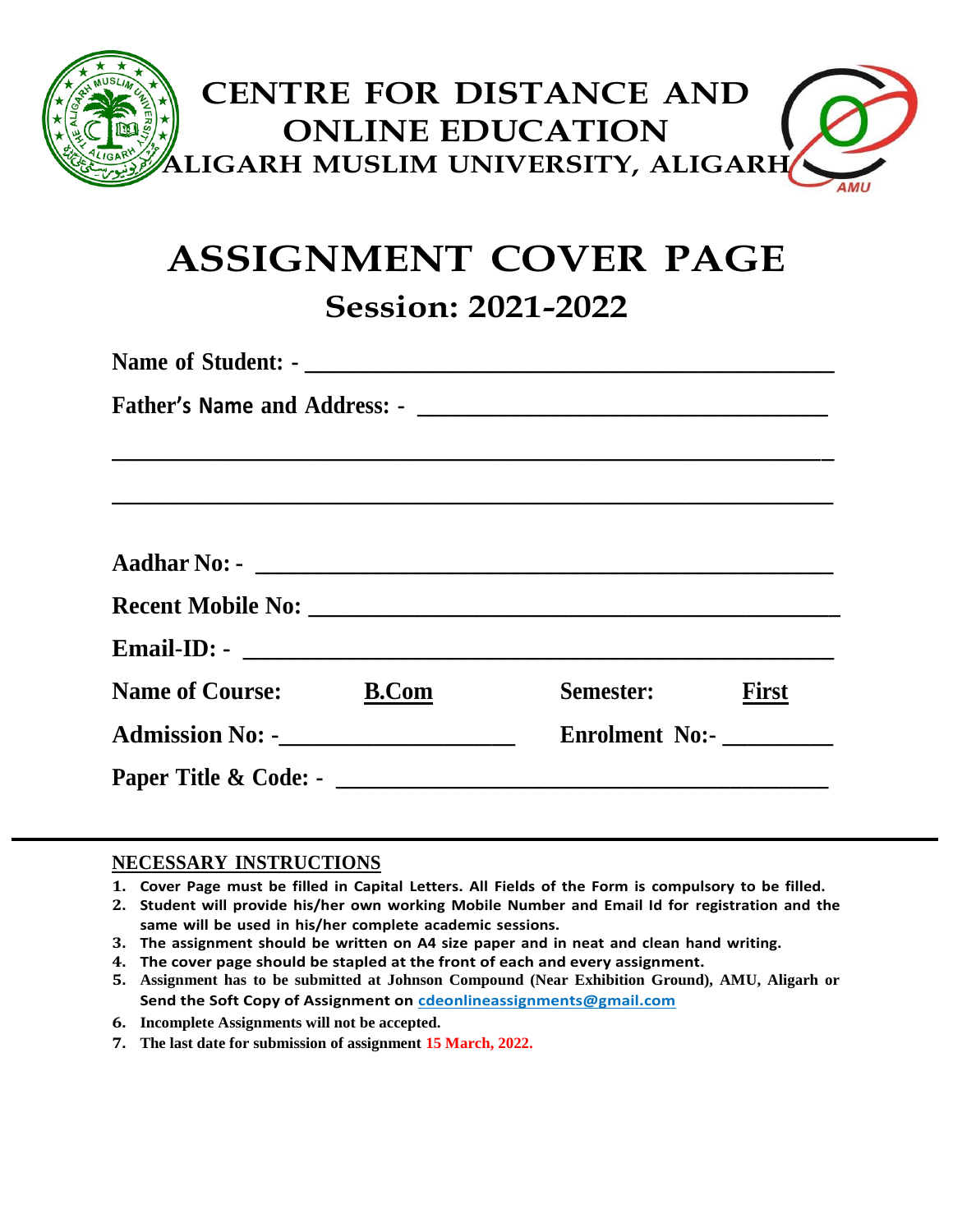#### **CENTRE FOR DISTANCE AND ONLINE EDUCATION Aligarh Muslim University, Aligarh Session 2021-2022 B.COM. (HONS.) I-Semester Compulsory English (EN-101)**

## **ASSIGNMENT**

**Maximum Marks: 35**

Attempt any three questions.

- 1. Write an application for the post of Assistant Professor in Sanskrit in a reputed College.
- 2. You are Mehmood/Yusuf. You want to purchase a Projector. Write a conversation between you and shopkeeper.
- 3. Divide the following words into syllables with a hyphen:
	- (a) Education (b) Encourage
	- (c) Historical (d) Improvement
- 4. Make the primary stress on the following words:

| (a) Present   | (b) Substance  | (c) Teacher |
|---------------|----------------|-------------|
| (d) Telephone | (e) Population | (f) Women   |

\*\*\*\*\*\*\*\*\*\*\*\*\*\*\*\*\*\*\*\*\*\*\*\*\*\*\*\*\*\*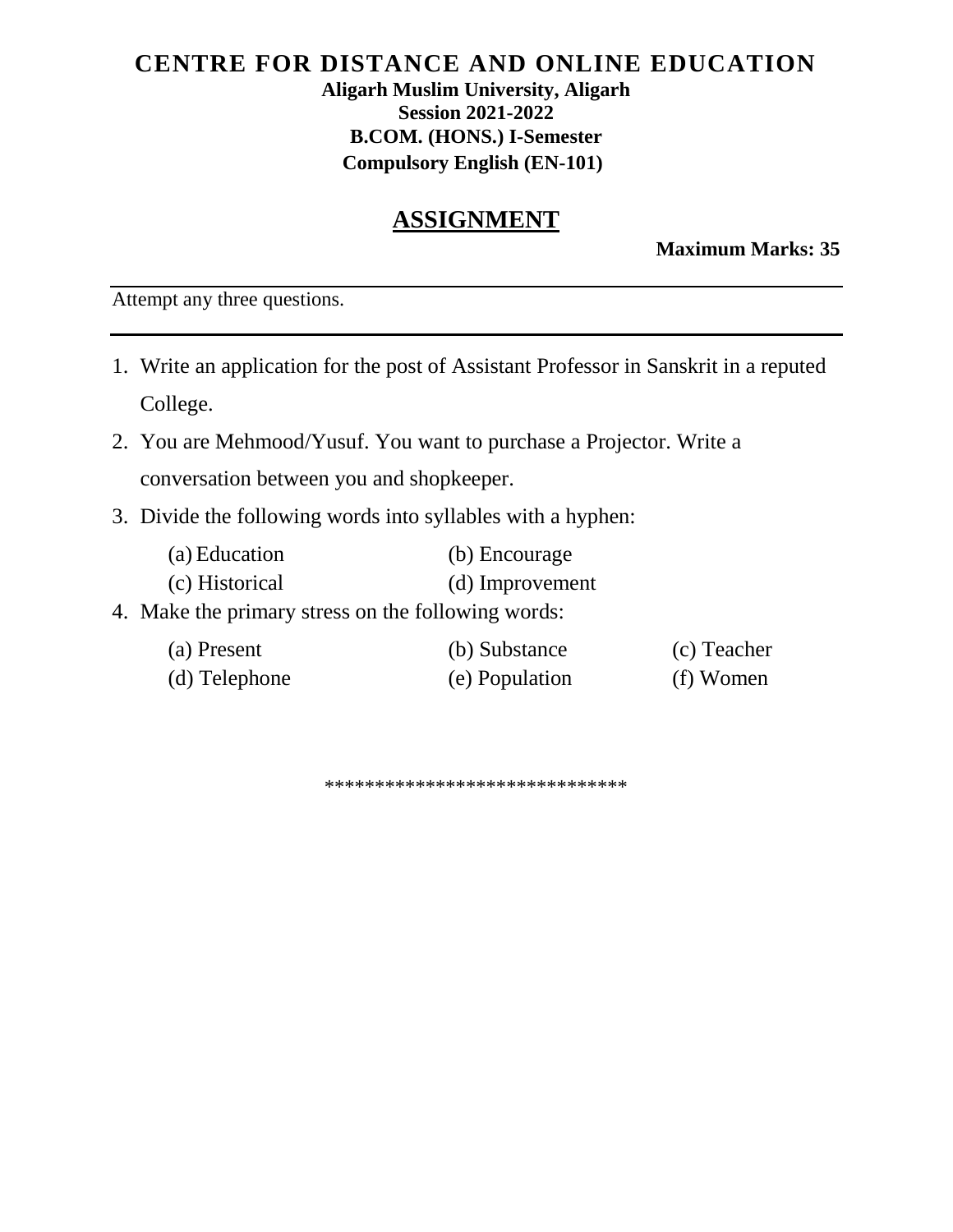#### **CENTRE FOR DISTANCE AND ONLINE EDUCATION Aligarh Muslim University, Aligarh Session 2021-2022 B.COM. (HONS.) I-Semester Corporate Accounting (CM-101) ASSIGNMENT**

**Maximum Marks: 70** 

Attempt any three questions.

- 1. What do you mean by amalgamation?
- 2. Define debentures. Explain the different types of debentures.
- 3. What do you understand by final accounts of companies?
- 4. What are the essential features of internal reconstruction?

## **CENTRE FOR DISTANCE AND ONLINE EDUCATION Aligarh Muslim University, Aligarh Session 2021-2022 B.COM. (HONS.) I-Semester Management Concepts (CM-102) ASSIGNMENT**

**Maximum Marks: 70** 

Attempt any three questions.

- 1. Describe the basic principles of Management given by Henry Fayol.
- 2. Explain the Following terms:
	- a. Authority and Responsibility
	- b. Managerial Grid.
	- c. Theory X and Theory Y
- 3. What is meant by balanced score card?
- 4. What do you understand by concept, nature and process of planned change?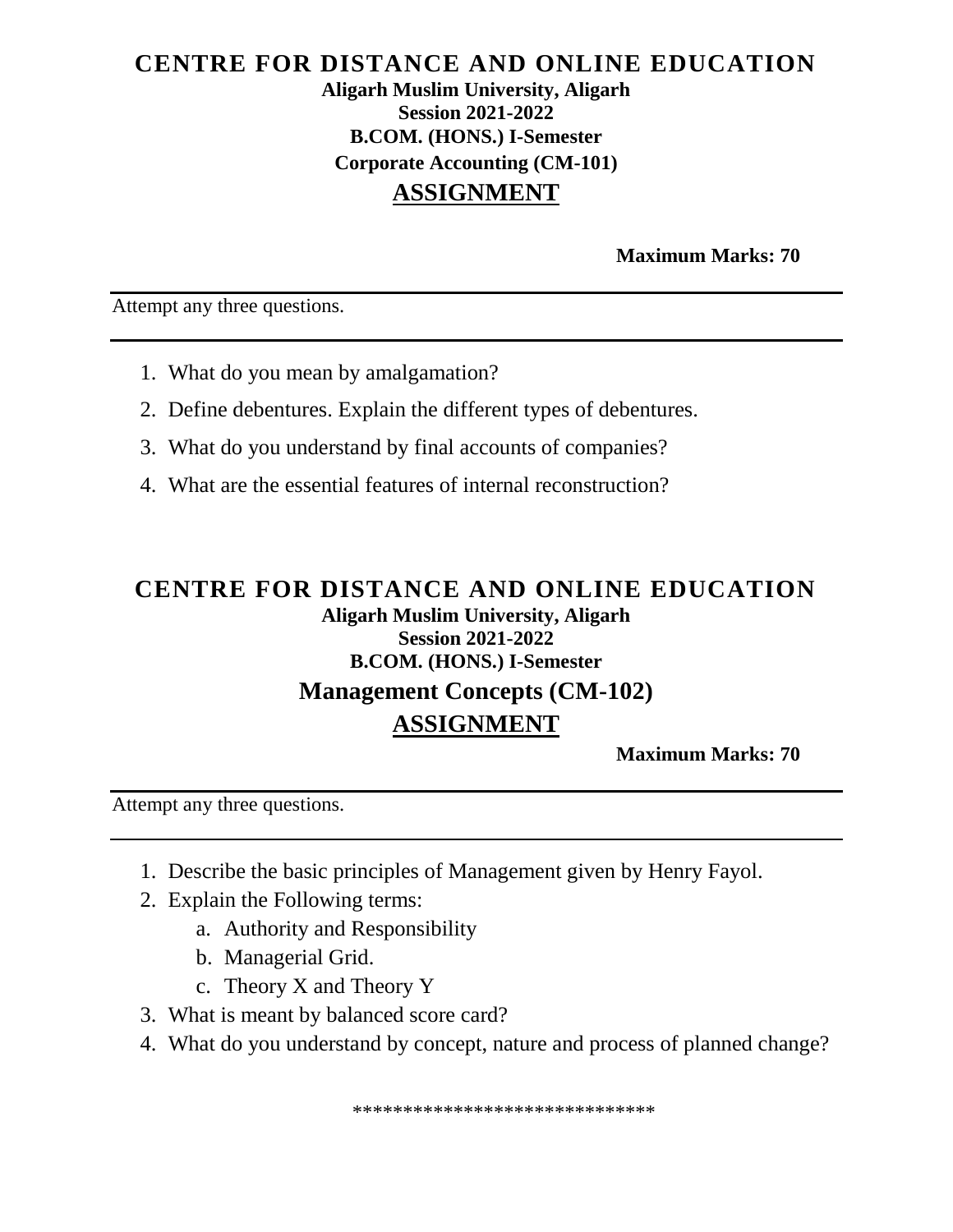## **CENTRE FOR DISTANCE AND ONLINE EDUCATION Aligarh Muslim University, Aligarh Session 2021-2022 B.COM.** (HONS.) I-Semester **Fundamentals of Business Mathematics (CM-103) ASSIGNMENT**

**Maximum Marks: 70** 

Attempt any three questions.

- 1. Show that if the area of a circle increases at a uniform rate, the rate of increase of the perimeter varies inversely as the radius.
- 2. Examine whether the following functions are odd, even or neither: (i)  $f(x) = (a^x + a^{-x})/2$  (ii)  $f(x) = \sin x + \cos x$
- 3. What is Duality? What are the rules for constructing the dual from primal.
- 4. Find the differential coefficient of  $f(x) = (x^2+1)(e^x + x^3 + 2x)$ .

\*\*\*\*\*\*\*\*\*\*\*\*\*\*\*\*\*\*\*\*\*\*\*\*\*\*\*\*\*\*\*

# CENTRE FOR DISTANCE AND ONLINE EDUCATION **Aligarh Muslim University, Aligarh Session 2021-2022 B.COM.** (HONS.) I-Semester **Business Economics (CM-104) ASSIGNMENT**

**Maximum Marks: 70** 

a) Attempt any three questions.

- 1. What is Economics? Discuss the Central Problem of Economics?
- **2.** Define and explain the concept of elasticity of demand.
- **3.** Explain the different theories of wages?
- 4. Write short notes on:-

a. National income b. Monopoly

\*\*\*\*\*\*\*\*\*\*\*\*\*\*\*\*\*\*\*\*\*\*\*\*\*\*\*\*\*\*